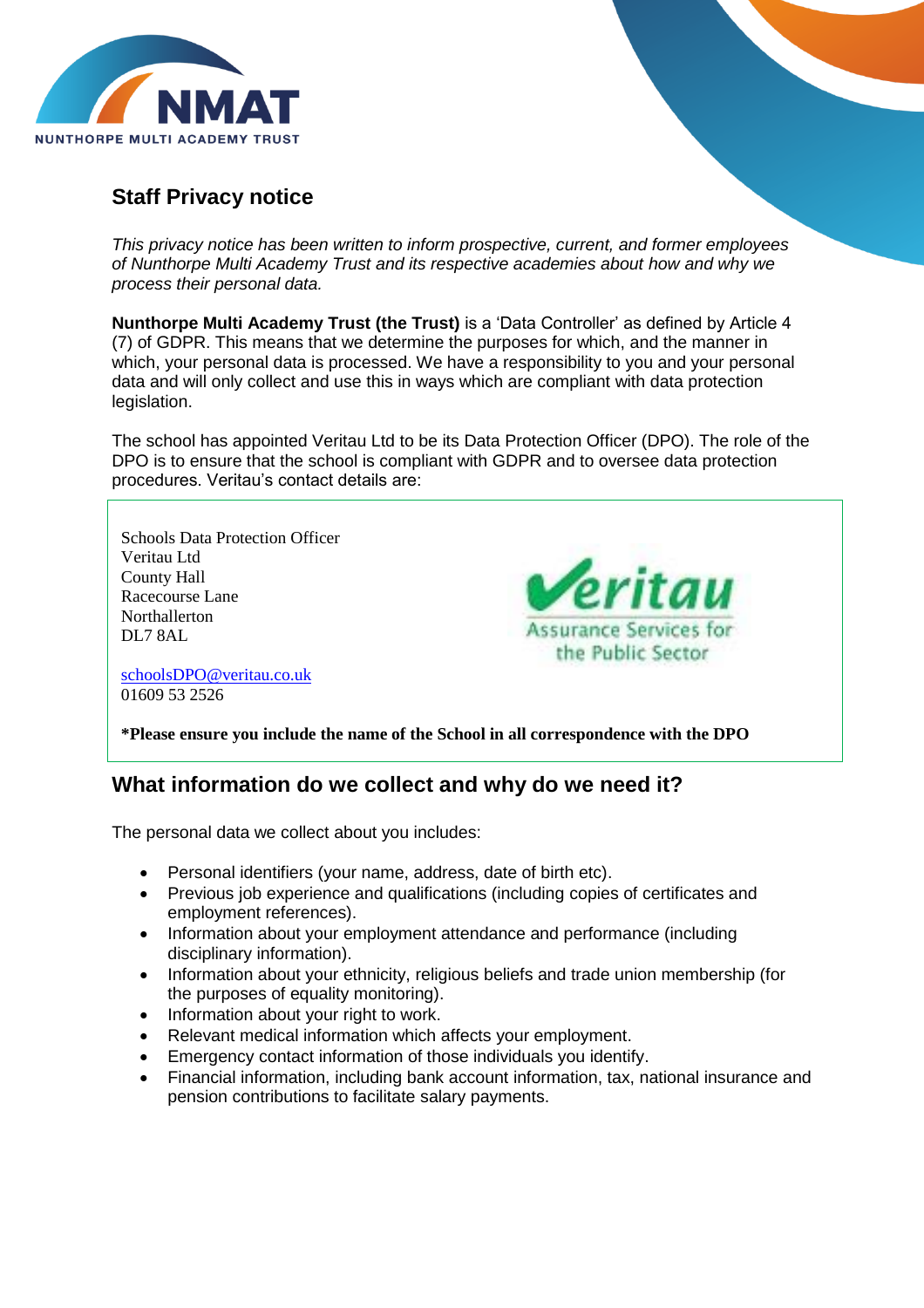We process your information for the reasons outlined below. This is in order to fulfil our obligations associated with your employment in line with Article 6 (1)(a) and Article 9 (2)(b) of GDPR:

- Contractual requirements.
- Employment checks e.g. right to work in the UK.
- Salary requirements.

## **Photographs**

We will seek your consent to use your photo on our website. Please note that you can withdraw this consent at any time.

### **Who has access to your personal data?**

Your information will only be made available to those who need it to do their job in relation to your employment. This includes your line manager(s), NMAT SLT, the Head of School and relevant administrative staff.

Your name, job title, work email address, telephone number, photograph and office base will be available in our internal telephone directory which is accessible to Trust staff.

#### **Who do we share your personal data with?**

We will share your information with the following organisations:

- HM Revenue & Customs.
- Department of Work and Pension, if applicable.
- Pension Fund/Teachers' Pensions fund.
- Any salary sacrifice arrangement you sign up to e.g. a charity, Everybody Benefits or child care vouchers scheme.
- Your trade union, if applicable.
- Examining bodies, if applicable.
- Payroll administrator (Strictly Education).
- Disclosure and Barring Service to conduct criminal record checks, if applicable.
- Prospective future employers, landlords, letting agents, or mortgage brokers where you have asked them to contact us to seek a reference.

We have duties under the Freedom of Information Act 2000 to disclose information we hold unless there is a very good reason to withhold it. Therefore we may disclose your name and work email address publicly in response to a request if we are required to do so.

#### **How long does the Trust keep your personal data for?**

The Trust and its academies will keep your data in line with our Information Policy. Most of the information we process about you will be retained as determined by statutory obligations. Any personal information which we are not required by law to retain will only be kept for as long as is necessary to fulfil our organisational needs.